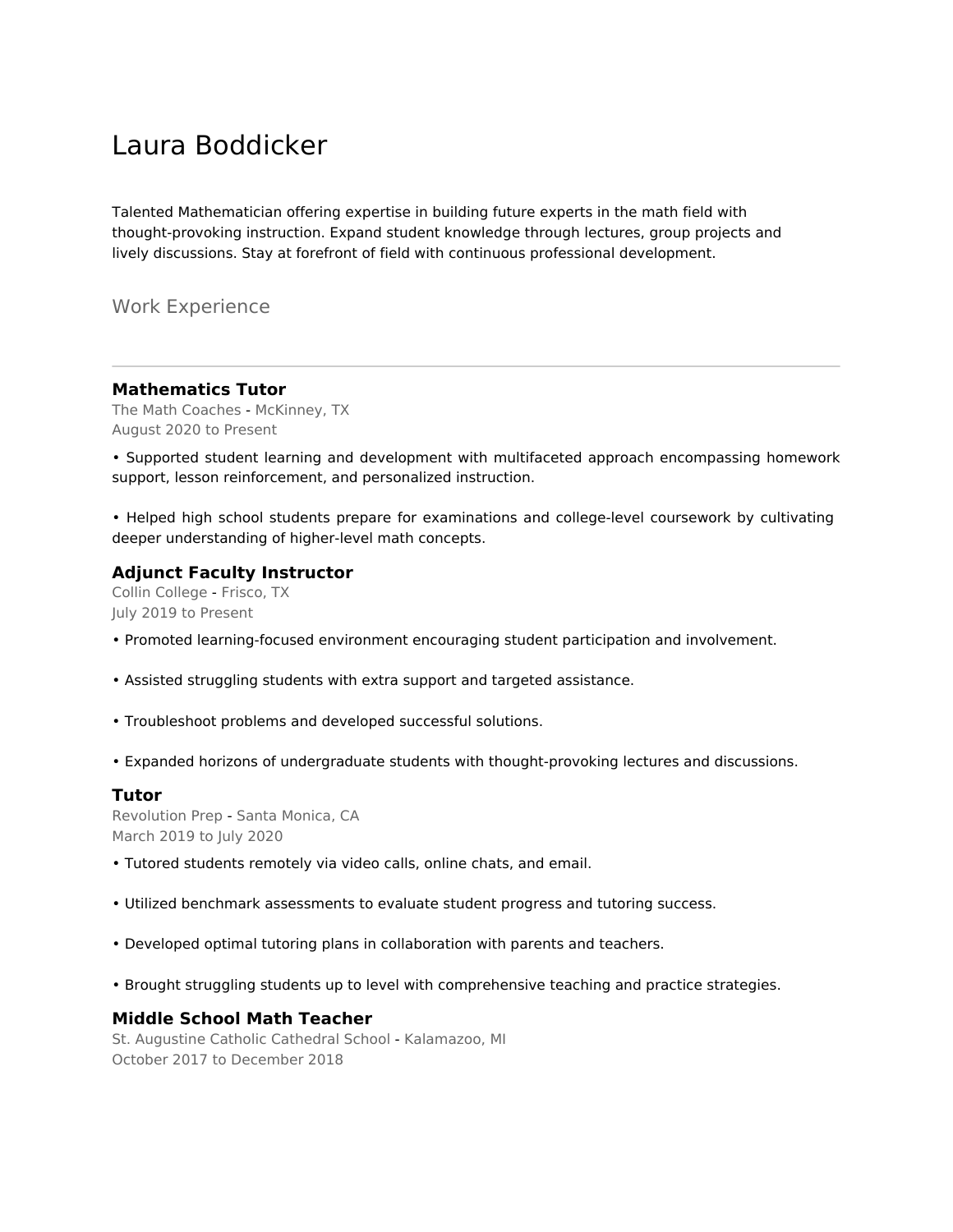- Adapt teaching methods and instructional materials to meet students' varying needs and interests.
- Establish and enforce rules for behavior and procedures for maintaining order among students.

• Confer with parents or guardians, other teachers, counselors, and administrators to resolve students' behavioral and academic problems.

• Establish clear objectives for all lessons, units, and projects, and communicate these objectives to students.

• Assist students who need extra help, such as by tutoring and preparing and implementing remedial programs.

#### **Math Tutor**

Huntington Learning Center - Waldorf, MD January 2017 to May 2017

- Taught K-12 mathematics to students of all age ranges and abilities
- Taught ACT/ SAT mathematics to students.

#### **Adjunct Math Instructor**

College Of Southern Maryland - Prince Frederick, MD August 2016 to May 2017

- Taught college level mathematics and tutored them when they needed additional help.
- Graded all assignments.
- Came up with lesson plans and new ways to teach the material.

### Education

## **Master's in Mathematics**

Texas State University May 2016

#### **Bachelor's in Mathematics with a French Minor**

Austin College - Sherman, TX May 2013

# **Some College**

Richland College - Dallas, TX

## Skills

- Microsoft Office Experience
- Excellent Communications
- Critical Thinking Skills
- Curriculum Development Experience